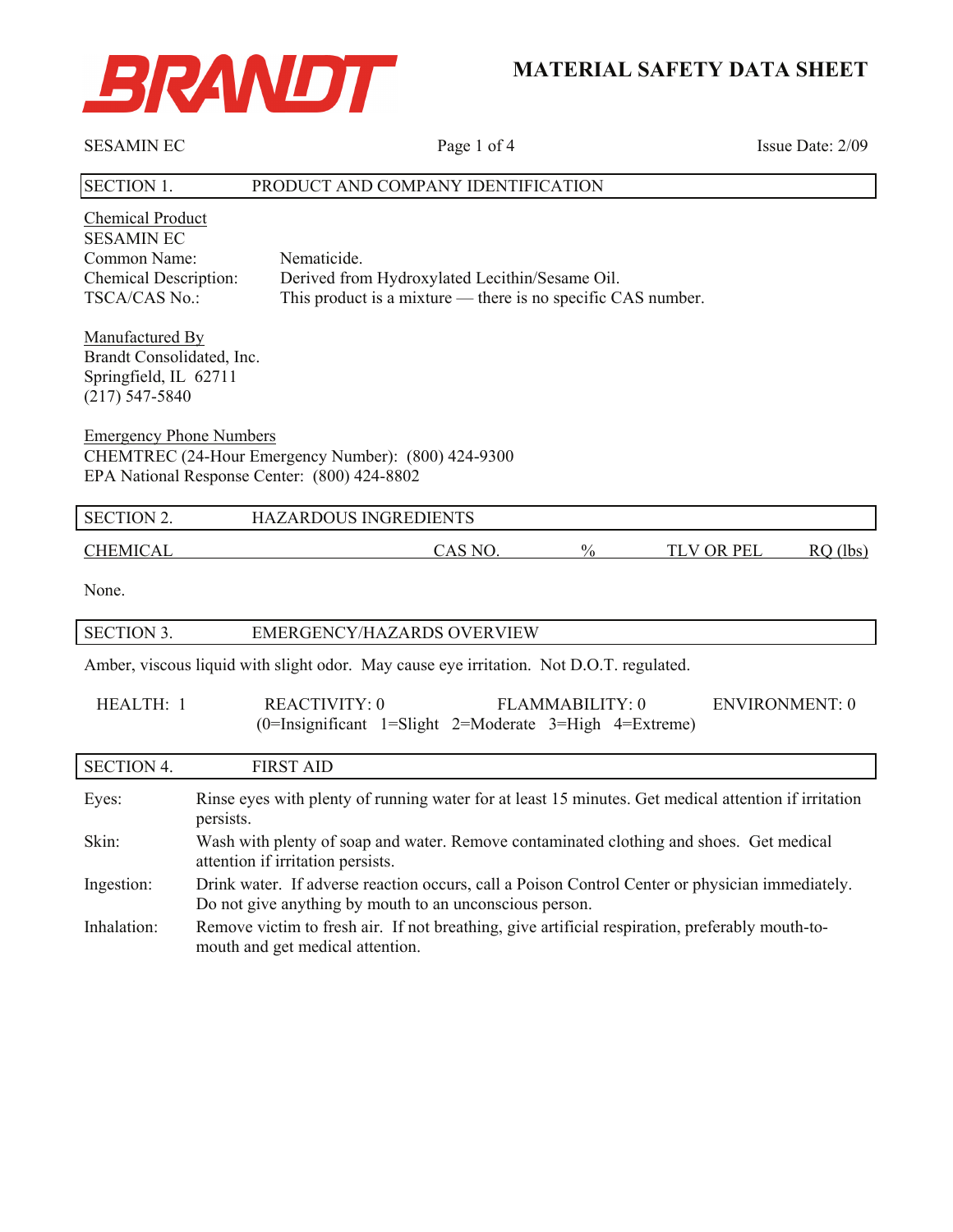### SECTION 5. FIRE AND EXPLOSION HAZARDS

| Flash Point:                                              | $450^{\circ}$ F (232°C)                                                                                                                           |
|-----------------------------------------------------------|---------------------------------------------------------------------------------------------------------------------------------------------------|
| Test Method:                                              | Closed Cup.                                                                                                                                       |
| LEL Flammable Limits:                                     | Not available.                                                                                                                                    |
| UEL Flammable Limits:                                     | Not available.                                                                                                                                    |
| <b>Autoignition Temperature:</b>                          | Not available.                                                                                                                                    |
| Flammability Classification:                              | Nonflammable.                                                                                                                                     |
| Known Hazardous Products of Combustion:                   | Not known.                                                                                                                                        |
| Properties that Initiate/Contribute to Intensity of Fire: | Not known.                                                                                                                                        |
| Potential For Dust Explosion:                             | None.                                                                                                                                             |
| Reactions that Release Flammable Gases or Vapors:         | Not known.                                                                                                                                        |
| Potential For Release of Flammable Vapors:                | Not known.                                                                                                                                        |
| Unusual Fire & Explosion Hazards:                         | None.                                                                                                                                             |
| Extinguishing Media:                                      | Foam, carbon dioxide, dry chemical are preferred.                                                                                                 |
|                                                           | Water may cause splatter or spread.                                                                                                               |
| Special Firefighting Procedures:                          | Wear positive pressure, self-contained breathing<br>apparatus and full protective clothing. Avoid smoke<br>inhalation. Contain any liquid runoff. |

## SECTION 6. SPILLS AND LEAKS

|             | Containment: Prevent product spillage from entering drinking water supplies or streams. |
|-------------|-----------------------------------------------------------------------------------------|
| Clean Up:   | Collect liquid or absorb onto absorbent material and package for disposal.              |
| Evacuation: | Not necessary.                                                                          |

| <b>SECTION 7.</b>        |                                                                                                                                          | STORAGE AND HANDLING                                                                                                                                                                                                                                                                                                                     |  |
|--------------------------|------------------------------------------------------------------------------------------------------------------------------------------|------------------------------------------------------------------------------------------------------------------------------------------------------------------------------------------------------------------------------------------------------------------------------------------------------------------------------------------|--|
| Storage:                 |                                                                                                                                          | Store in original container only in a cool, well-ventilated, dry place at temperatures<br>between 40 and 95°F. Do not store near food or feeds. Do not stack pallets more<br>than two $(2)$ high.                                                                                                                                        |  |
| Transfer Equipment:      |                                                                                                                                          | Transfer product using chemical-resistant plastic or stainless steel tanks, pumps,<br>valves, etc.                                                                                                                                                                                                                                       |  |
| Work/Hygienic Practices: |                                                                                                                                          | Keep out of reach of children. Causes eye irritation. Avoid breathing spray mists or<br>vapors. May be harmful if swallowed. Avoid contamination of feed or foodstuffs.<br>After using this product remove clothing and launder separately before reuse, and<br>promptly and thoroughly wash hands and exposed skin with soap and water. |  |
| <b>SECTION 8.</b>        |                                                                                                                                          | PERSONAL PROTECTIVE EQUIPMENT                                                                                                                                                                                                                                                                                                            |  |
| Eyes:                    | Chemical dust/splash goggles or full-face shield to prevent eye contact. As a general rule, do not<br>wear contact lenses when handling. |                                                                                                                                                                                                                                                                                                                                          |  |
| Skin:                    | Impervious gloves and clothes.                                                                                                           |                                                                                                                                                                                                                                                                                                                                          |  |
| Respiratory:             | Not normally needed. If use generates an aerosol mist or respiratory irritation, use NIOSH-                                              |                                                                                                                                                                                                                                                                                                                                          |  |

- approved dust/mist respirator (such as 3M #8710).
- Ventilation: Recommended but no TLV established.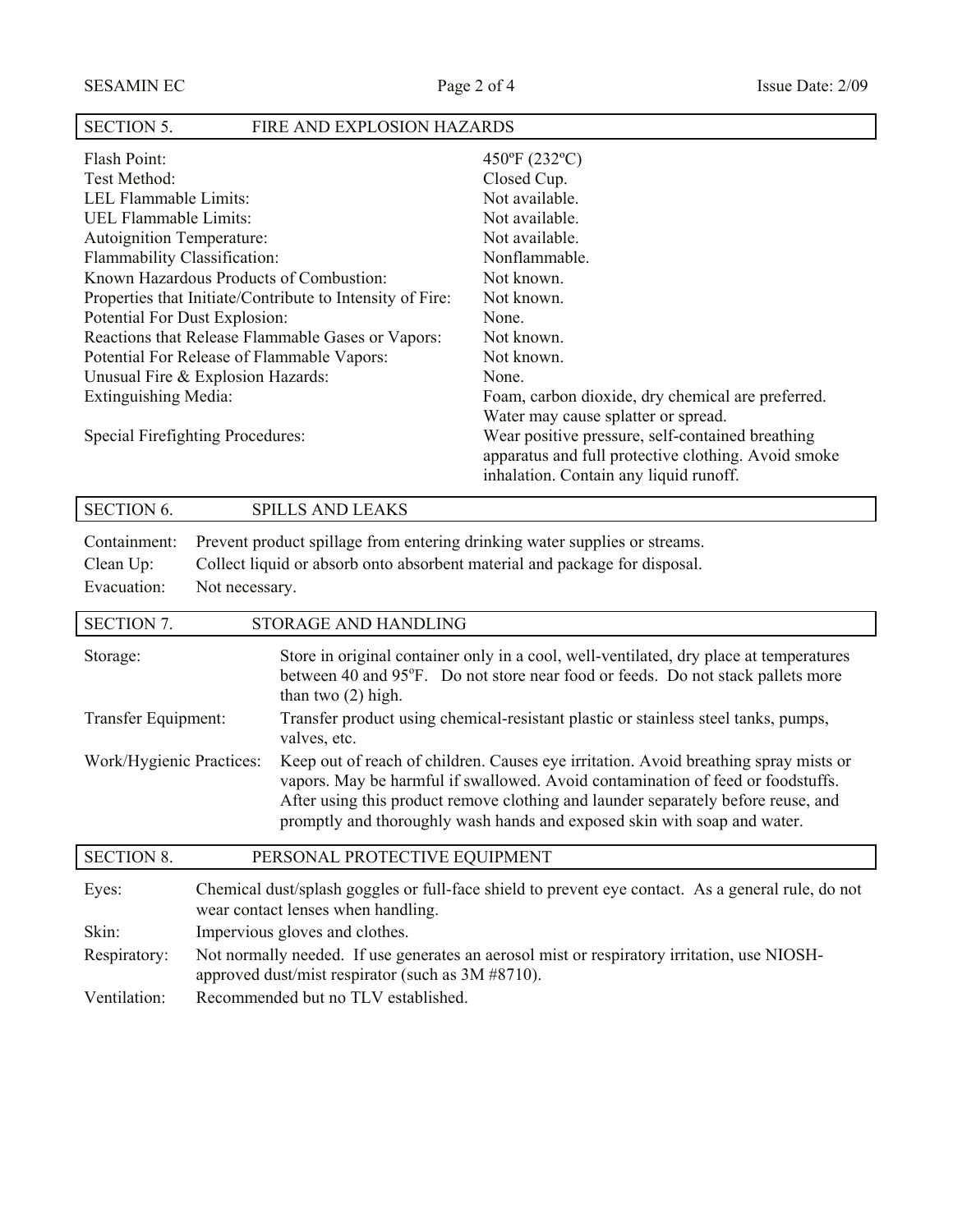| <b>SECTION 9.</b>                           | PHYSICAL AND CHEMICAL DATA |
|---------------------------------------------|----------------------------|
| Appearance:                                 | Amber, viscous liquid.     |
| Odor:                                       | Slight odor.               |
| $pH$ :                                      | Not determined.            |
| Vapor Pressure:                             | None.                      |
| Vapor Density $(Air=1)$ :                   | Not available.             |
| Boiling Point:                              | Not available.             |
| Freezing Point:                             | $32^{\circ}F$ .            |
| Water Solubility:                           | Dispersible in water.      |
| Density:                                    | $8.5 - 8.8$ lbs./gal       |
| <b>Evaporation Rate:</b>                    | Not determined.            |
| Viscosity:                                  | Not available.             |
| % Volatile:                                 | Not available.             |
| <b>Octanol/Water Partition Coefficient:</b> | Not available.             |

Stable. Overheating. Not available.

None.

Will not occur.

### SECTION 10. STABILITY AND REACTIVITY

Saturated Vapor Concentration: Not available.

| Stability:                        |
|-----------------------------------|
| Conditions To Avoid:              |
| Incompatibility:                  |
| Hazardous Decomposition Products: |
| Hazardous Polymerization:         |

## SECTION 11. POTENTIAL HEALTH EFFECTS Acute Effects: Eyes: May cause mild eye irritation. Skin: May cause slight irritation, especially from prolonged exposure. May cause redness.  $LC_{50}$  (Rats): >2,000 mg/kg. Ingestion: May cause stomach cramps and/or nausea.  $LC_{50}$  (Rats):  $>5,000$  mg/kg. Inhalation: None expected but inhalation may cause mild irritation of nasal mucous membranes.  $LC_{50}$  (Rats): >2.07 mg/L. Subchronic Effects: None known. Chronic Effects: Not a contact skin sensitizer.

#### SECTION 12. ECOLOGICAL INFORMATION

| Algal/Lemna Growth Inhibition:      | Not known. |  |
|-------------------------------------|------------|--|
| Toxicity to Fish and Invertebrates: | Not known. |  |
| Toxicity to Plants:                 | Not known. |  |
| Toxicity in Birds:                  | Not known. |  |